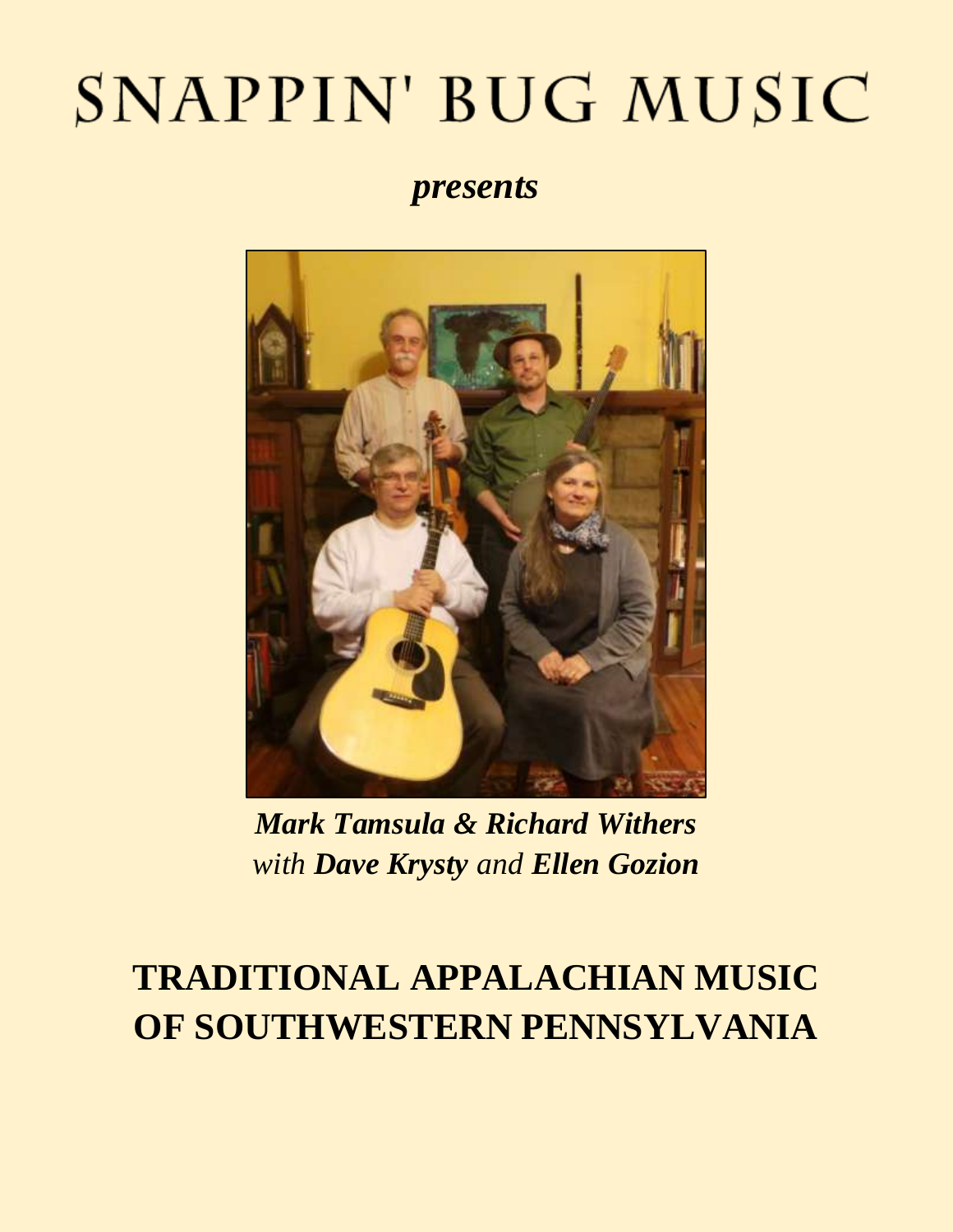## **Pittsburgh area musicians give new life to regional heritage**



**Richard Withers** *and* **Mark Tamsula** 

Local old time music icons **Mark Tamsula** and **Richard Withers** are giving new life to a regional music tradition. Their  $3<sup>rd</sup>$  cd Behind the Door presents 20 tracks of traditional Appalachian music historically rooted in Southwestern Pennsylvania. Mark and Richard perform tunes collected by the renowned music historian and Penn State professor Samuel Bayard. Bayard visited fiddlers and fifers in this region between 1928 and 1963, and published over 1000 of their tunes in two books, Hill Country Tunes, and Dance to the Fiddle, March to the Fife. Most of the tunes are performed on fiddle and banjo, the traditional "old time" instrumentation, but also include selections on the wooden flute, in keeping with the rich heritage of fife music Bayard drew on in preserving the music of this region. They are joined on several tracks by veteran guitarist **Dave Krysty**, also a pioneer in the revival of traditional music with local roots, and **Ellen Gozion** ( of The Early Mays ) who presents two beautiful samples of Bayard's unpublished song collection. Sam Bayard and his source musicians are gone, but Tamsula and Withers along with Krysty and Gozion, have brought their music back to life on fiddle and banjo, vocals, flute and guitar.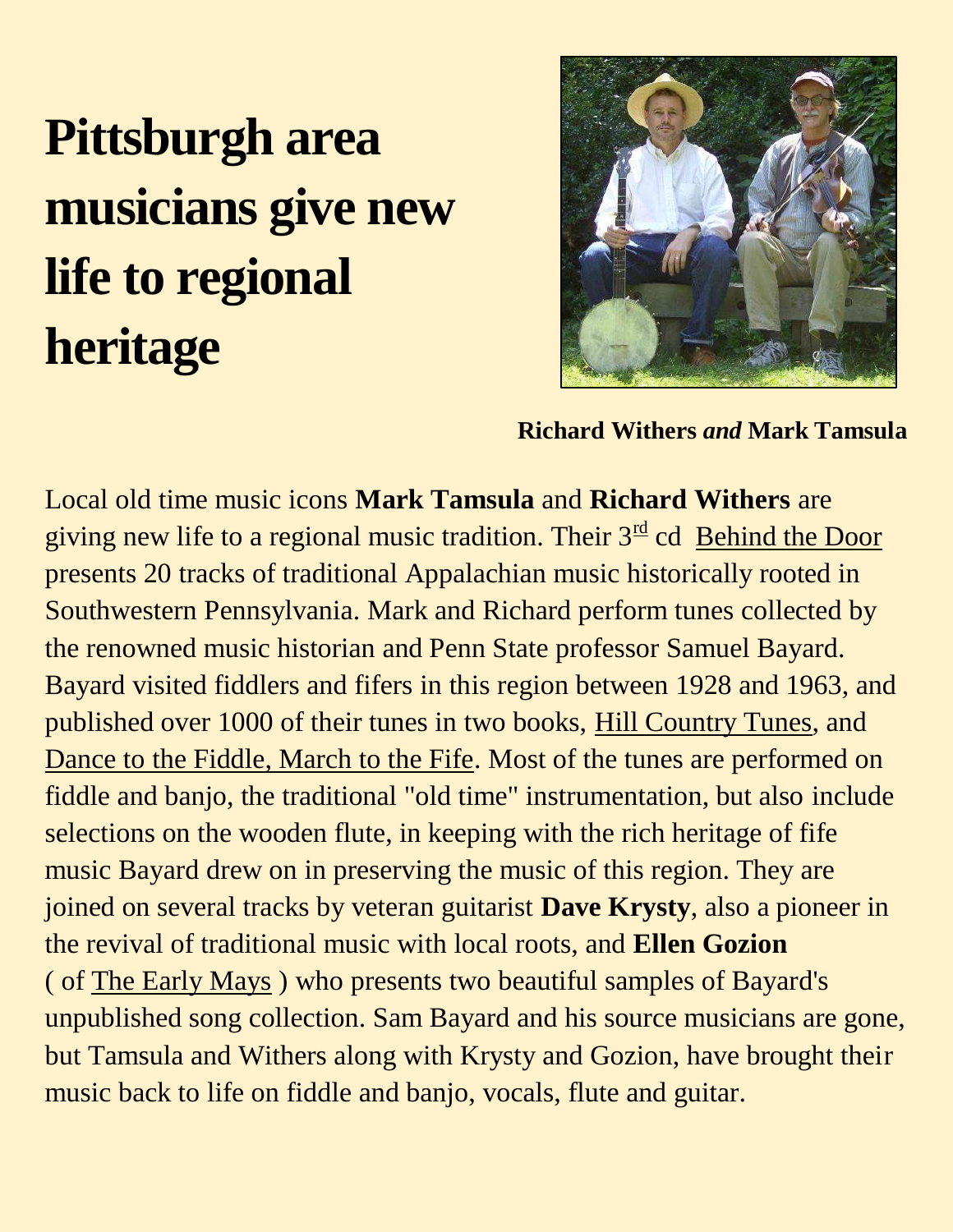#### **~QUOTES~**

"Mark and Richard have once again drunk deep from the great Southwest Pennsylvania fiddle-tune collection of Sam Bayard. No reproduction or imitation here – pure oldtime Pennsylvania, freshly brought to life again by Mark and Richard."

**Alan Jabbour**, folklorist and musician

"... an appealing aural anthology that revivifies the spirit of early Pennsylvania fiddlers and fifers, bringing Sam Bayard's collections to life in 3-D: dance, discovery, and delight."

> **Deane Root**, Professor of Music; Director, Center for American Music; University of Pittsburgh

"… The tunes flow forth not as artifacts but as living pieces of contemporary art. They pulse with an immediacy that is infused with respect, moving the listener with their immortality."

#### **Bob Buckingham** of *Fiddler Magazine*

"Anyone who has been around the hill at Clifftop for the last decade has heard the beautiful and rare tunes that Mark has rescued from the hills of Pennsylvania. Now he and Richard bring us a marvelous cd that does for that region what Bruce Greene has done for Kentucky and Gary Harrison for Illinois."

> **Philip F. Gura**, author of *\*America's Instrument: The Banjo In America\**

"Samuel Bayard was the most prominent scholar of traditional Pennsylvania music. It is wonderful to know that this tradition still lives through the playing of Mark Tamsula and Richard Withers. Bayard would have been proud!"

**Carl Rahkonen**, Ph.D., Ethnomusicologist, Indiana, PA.

"Nothing that Sam Bayard has written has ever been refuted."

**Kenneth Goldstein**, head of the University of Pennsylvania's Folklore and Folklife department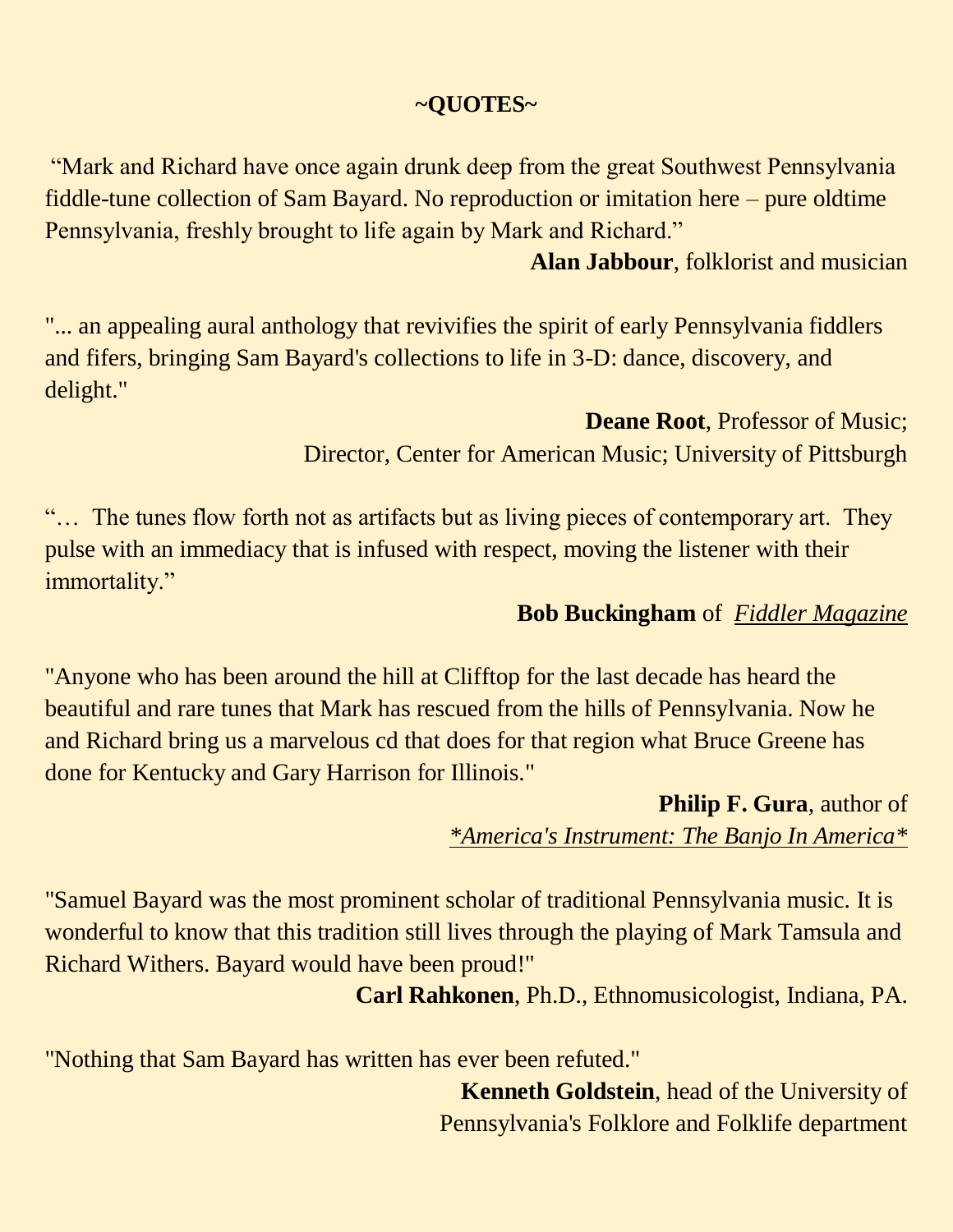![](_page_3_Picture_0.jpeg)

#### **~THE MUSICIANS~**

**Mark Tamsula** has been performing and teaching fiddle, banjo, guitar and mandolin in the Southwestern Pennsylvania region for over 30 years. Drawing from an ever expanding repertoire of tunes and songs, Mark regularly performs with the bands **Lackawanna Longnecks** (old time) and **Grand Bon Rien** (Cajun). [www.appalachianmusic.net](http://www.appalachianmusic.net/)

**Richard Withers** has performed and recorded Old-time music on the banjo and Irish music on the flute, whistle and other instruments over the past three decades. He can be heard playing clawhammer banjo on recordings with the old-time string band **Lackawanna Longnecks** and Irish-style flute with **Hooley**, a Pittsburgh-based traditional Irish group. [www.hooley.info](http://www.hooley.info/)

A lifelong resident of southwestern Pa., **Ellen Gozion** has been searching out, singing & cherishing traditional songs for nearly two decades. Her repertoire draws heavily upon the Scottish and English songs that became a staple for generations of singers in the Southern and upper Appalachians. She has recorded two solo collections of traditional songs and currently performs with **The Early Mays**. [www.ellengozion.com](http://www.ellengozion.com/)

**Dave Krysty** visited and learned tunes from several of this region's older fiddlers, notably the late Fayette County fiddler Jim Bryner, one of Bayard's original sources. Dave [videotaped sessions with Jim and Jonas Hughes](http://www.youtube.com/watch?v=PpgRGnjTa1g) in 1986, then in 1988 Dave recorded an album with Bill Lemons titled Folk Songs of Western Pennsylvania and since then he has supported the local tradition of fiddle music, songs and stories through his performances, and work with local arts organizations.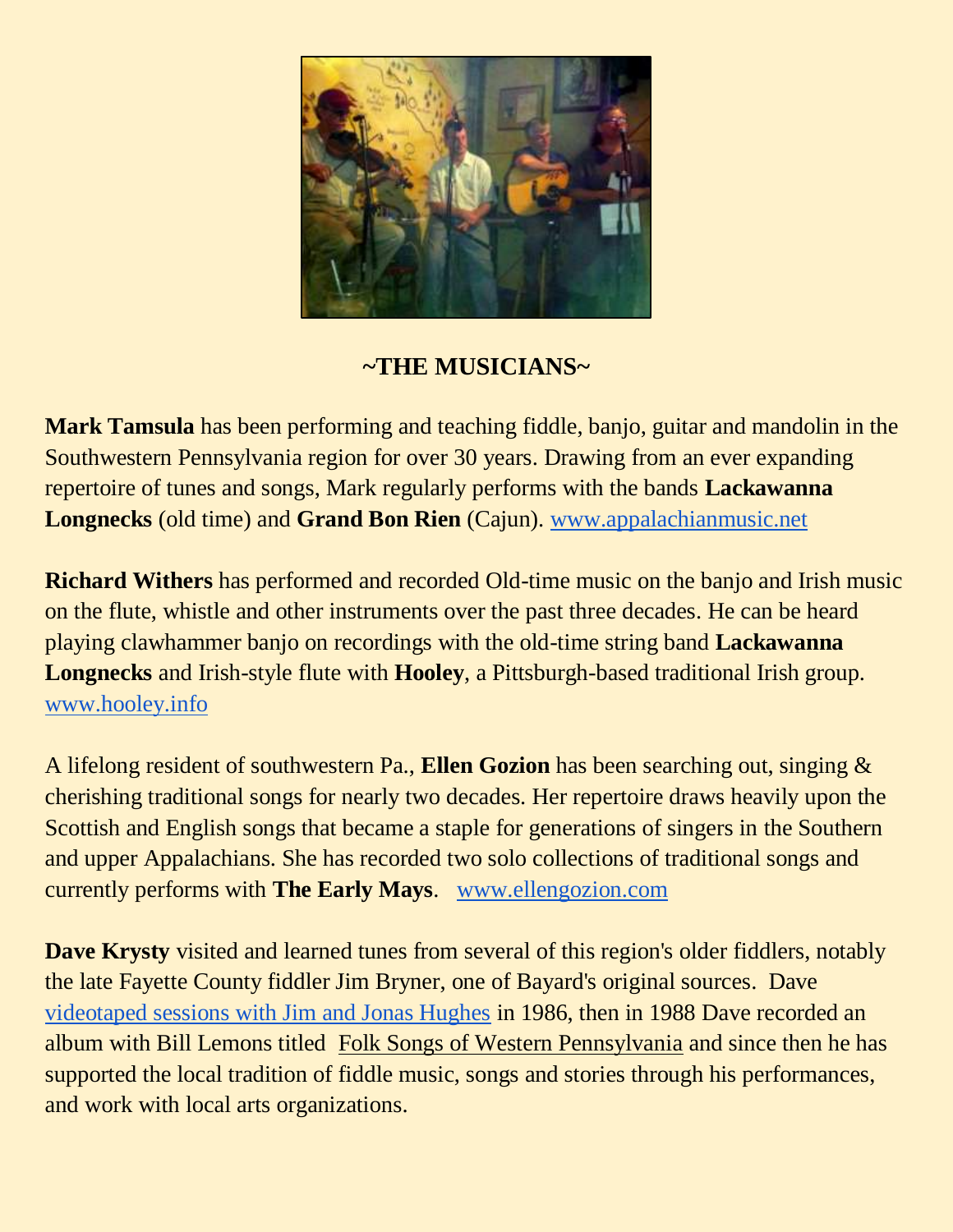#### **~ AUDIO SAMPLES~**

![](_page_4_Picture_1.jpeg)

**[The Lost Indian](http://www.appalachianmusic.net/sbug/clips/LostIndian.mp3) [The Carrolltown Breakdown](http://www.appalachianmusic.net/sbug/clips/CarrolltownBreakdown.mp3)**

![](_page_4_Picture_3.jpeg)

**[Up Jumped Joe In The Middle Of It](http://www.appalachianmusic.net/sbug/clips/UPJUMPEDJOEINTHEMIDDLEOFIT.mp3)**

**[Snowy Hill/My Last Fall/O Dear](http://www.appalachianmusic.net/sbug/clips/SNOWYHILLMYLASTFALLODEARMOTHER.mp3)  Mother [My Toes Are Sore](http://www.appalachianmusic.net/sbug/clips/SNOWYHILLMYLASTFALLODEARMOTHER.mp3)**

#### **~ VIDEOS ~**

![](_page_4_Picture_7.jpeg)

**[Over The River To Charlie](http://www.appalachianmusic.net/sbug/clips/OvertheRivertoCharlie.mp3)**

**[The Grey Eagle](http://www.appalachianmusic.net/sbug/clips/GreyEagle.mp3)**

![](_page_4_Picture_10.jpeg)

![](_page_4_Picture_12.jpeg)

**[The Soap Fat Man](https://youtu.be/KmXYwn7mXUk) [Such A Gittin' Upstairs](http://www.youtube.com/watch?v=iLzNb-NVIEo) [Gardner Music Festival](https://youtu.be/nN56z-dGULw)** 

![](_page_4_Picture_14.jpeg)

**( 16 min set )**

#### **~ INTERVIEWS ~**

**[Long-Dormant Folk Tunes Celebrate](http://wesa.fm/post/long-dormant-folk-tunes-celebrate-western-pas-place-appalachian-culture)  [Western PA's Place In Appalachian Culture](http://wesa.fm/post/long-dormant-folk-tunes-celebrate-western-pas-place-appalachian-culture)** by **Noah Brode** 90.5 WESA Jun 21, 2016

![](_page_4_Picture_19.jpeg)

**[Recreating the tunes of Western PA](http://sites.udel.edu/tmr/2013/11/05/tamsula-wither/)** by **Richard Gordon** The Music Room on WVUD November 5, 2013

![](_page_4_Picture_21.jpeg)

**[The Saturday Light Brigade](http://neighborhoodvoices.org/live-music-mark-tamsula-richard-withers)** with **Larry Berger** May 7, 2016

![](_page_4_Picture_23.jpeg)

**[The Saturday Light Brigade](http://neighborhoodvoices.org/live-music-mark-tamsula-and-richard-withers)** with **Larry Berger** May 12, 2012

![](_page_4_Picture_25.jpeg)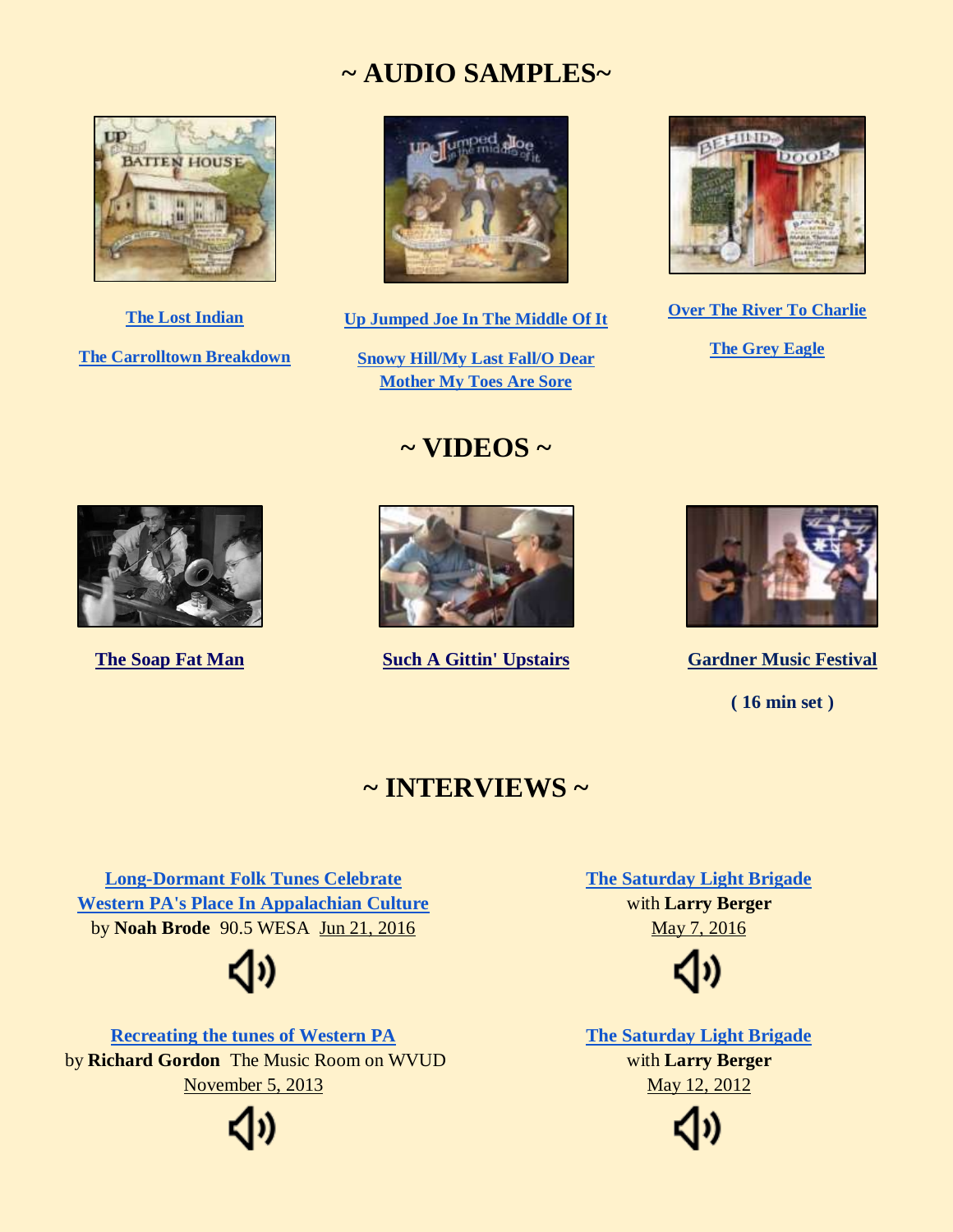![](_page_5_Picture_0.jpeg)

![](_page_5_Picture_1.jpeg)

![](_page_5_Picture_2.jpeg)

#### **~ CONTACT ~**

**Mark Tamsula 412-736-0166**

**email: [contact@appalachianmusic.net](mailto:contact@appalachianmusic.net)**

**website: [www.snappinbug.com](http://www.snappinbug.com/)**